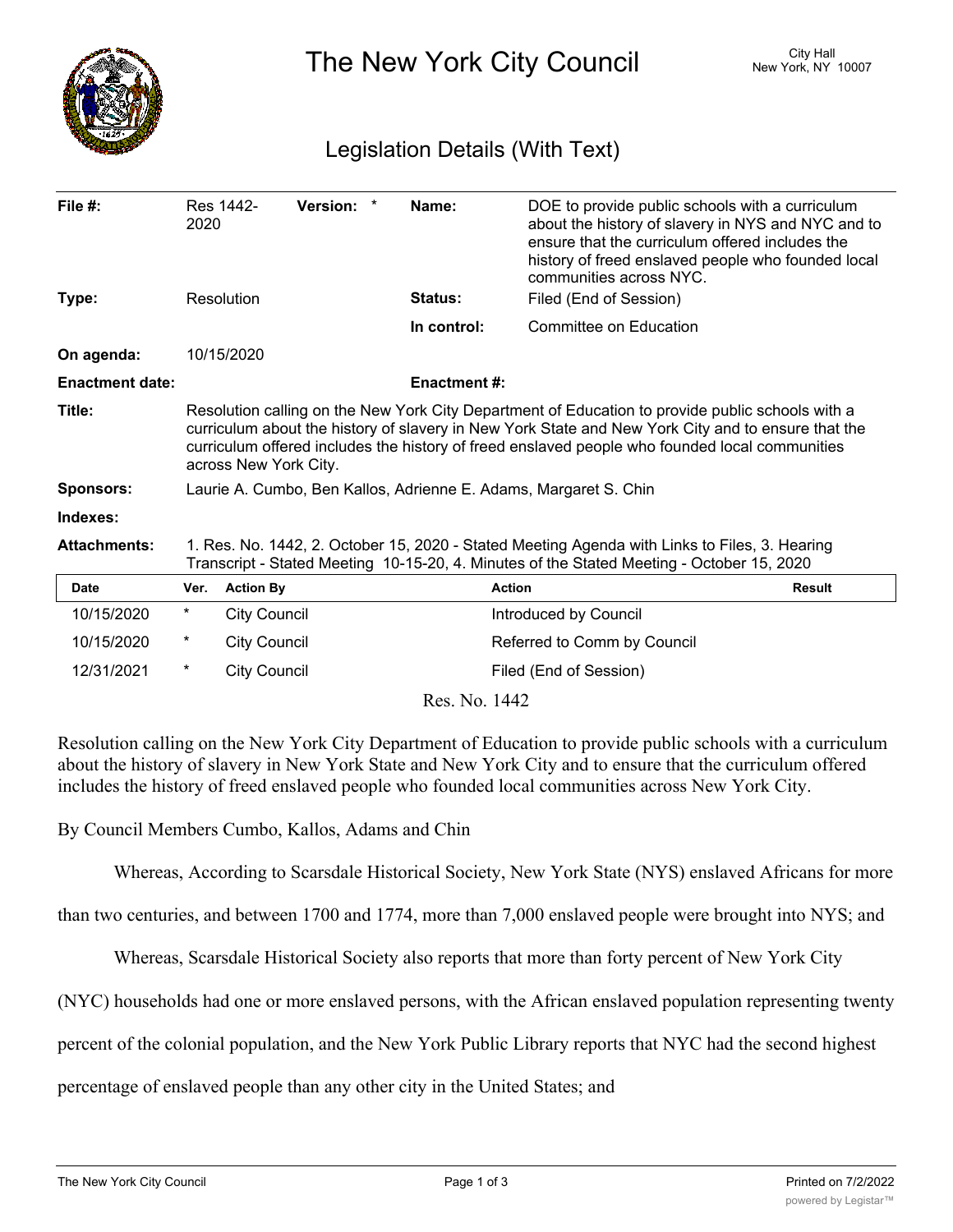## **File #:** Res 1442-2020, **Version:** \*

Whereas, On March 31, 1817, the NYS legislature officially abolished slavery, setting July 4, 1827 as the date of final emancipation, and on Emancipation Day, approximately 4,600 enslaved Black people were freed, as reported by the Historical Society of the New York Courts; and

Whereas, Following the abolition of slavery, many Blacks formed their own communities in NYC including Weeksville in Brooklyn and Seneca Village in Manhattan; and

Whereas, Weeksville, which was named after James Weeks, a Black longshoreman who purchased the land, was located in what is now the Crown Heights section of Brooklyn, and the community had a school, a church, and a newspaper that published the alphabet, reading lessons and prayers, as reported by New York Times; and

Whereas, Seneca Village was Manhattan's first major neighborhood of African American-owned property and was located between 82<sup>nd</sup> and 89<sup>th</sup> Street and Seventh and Eighth Avenue from 1825 to 1857, according to the New-York Historical Society; and

Whereas, The New York State Census reports that approximately 264 individuals lived in Seneca Village, including Blacks, Irish, and Germans, and in addition to homes, there were three churches, many cemeteries and a school, according to New-York Historical Society; and

Whereas, Despite the history of slavery in NYS, the Nation, a nonprofit organization, reports that some people believe that slavery was only a southern issue, and the education system can serve as an opportunity to increase awareness about NYS's participation in slavery; and

Whereas, New York State Education Department's (NYSED) K-8 Social Studies Framework includes standards that acknowledge NYS's participation in slavery such as standard 4.5a, which requires students to examine the lives of enslaved people in NYS and standard 7.2e, which requires students to investigate the different strategies enslaved Africans adopted to survive and resist their enslavement; and

Whereas, Although these standards are included in NYSED's Social Studies Framework, educators are not required to teach them and many educators do not, and overall, time dedicated to teaching social studies has